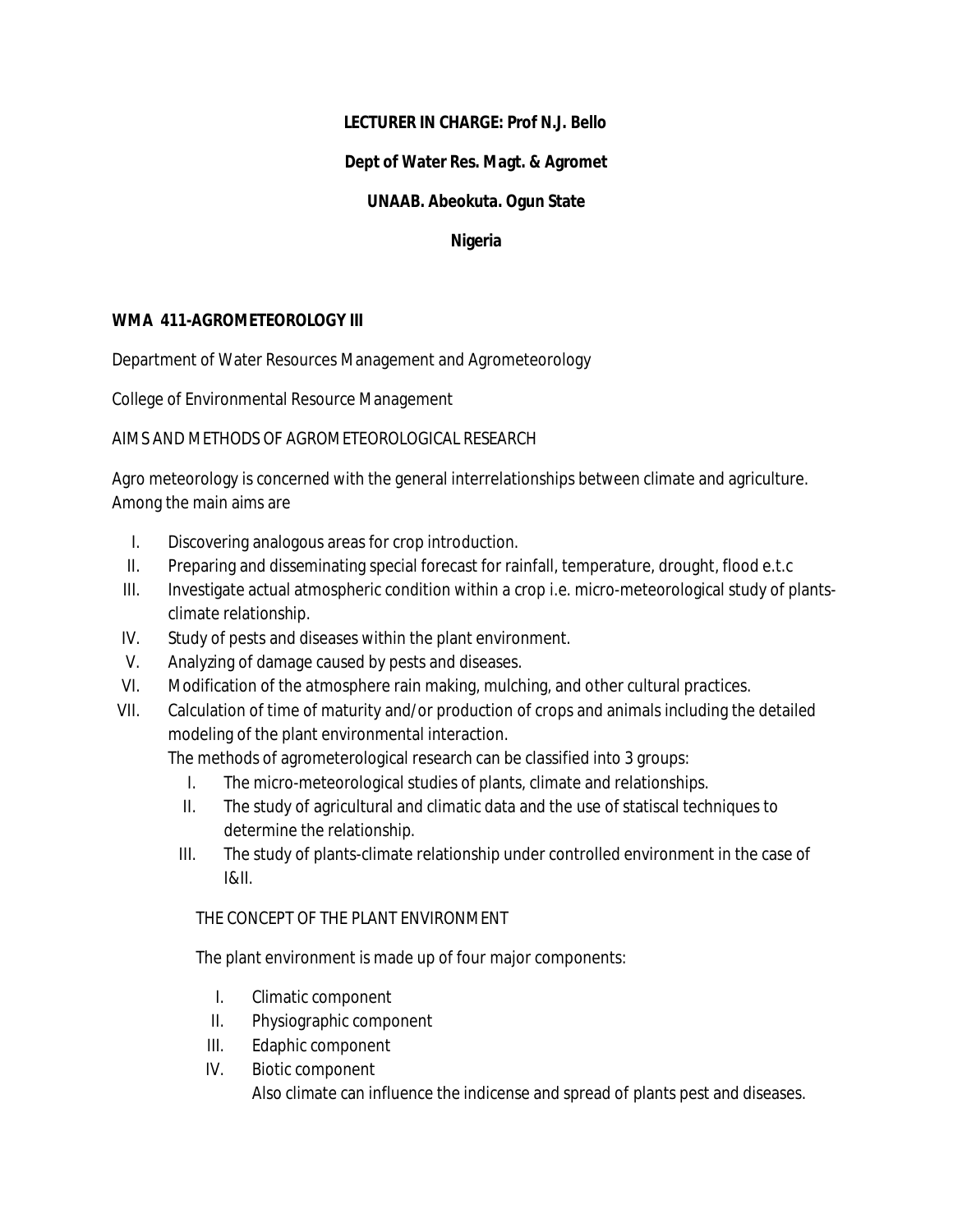The plant environment can be classified into three broad groups:

- I. The atmospheric environment
- II. The root environment
- III. The interface between the atmospheric and root environment i.e the landwater surface.

# WATER AND PLANT GROWTH

Three groups of plants have been identified on the basis of their water relationships. They are

- I. Hydrophytes
- II. Mesophytes &
- III. Xerophytes

It appears water is very critical to plant growth and in particular, specific rules of water in plants are that water is:

- I. The major constituent of physiological active part of plant tissue.
- II. A re-agent in photosynthesis and hydrological process such as starch digestion.
- III. The solvent in which salt, sugar and other solutes move from cell to cell.
- IV. An essential element for the maintenance of plants turgidity as well as necessary for cell enlargement and growth.

# WATER AVAILABILITY IN THE PLANT ENVIRONMENT

Water is available in the plant environment either by rain or irrigation. Availability of soil water can vary strongly

- I. Extreme conditions of saturation (field capacity).
- II. A condition in which it is reduced to microscopic around individual soil particles.
- III. These conditions are unfavorable for plant growth.

SOIL PROPERTIES AND AVAILABILITY OF SOIL WATER TO PLANTS.

- I. The acceptance of rainfall by the soil.
- II. The retention of water by the soil in competition with the plants.
- III. The storage capacity of water- holding capacities of the soil within the root zone.
- IV. The movement of water in thin soil.
- V. Volume of soil accessible to plant roots.

# MOISTURE RETENTION AND THE STORAGE CAPACITY OF THE SOIL

It is the function of the surface area of the particle and the sizes of the soil pores that are present.

### MOVEMENT OF WATER IN THE SOIL

In furor irrigation for instance, it is often the soil suction gradient which causes the water to move to the root zone.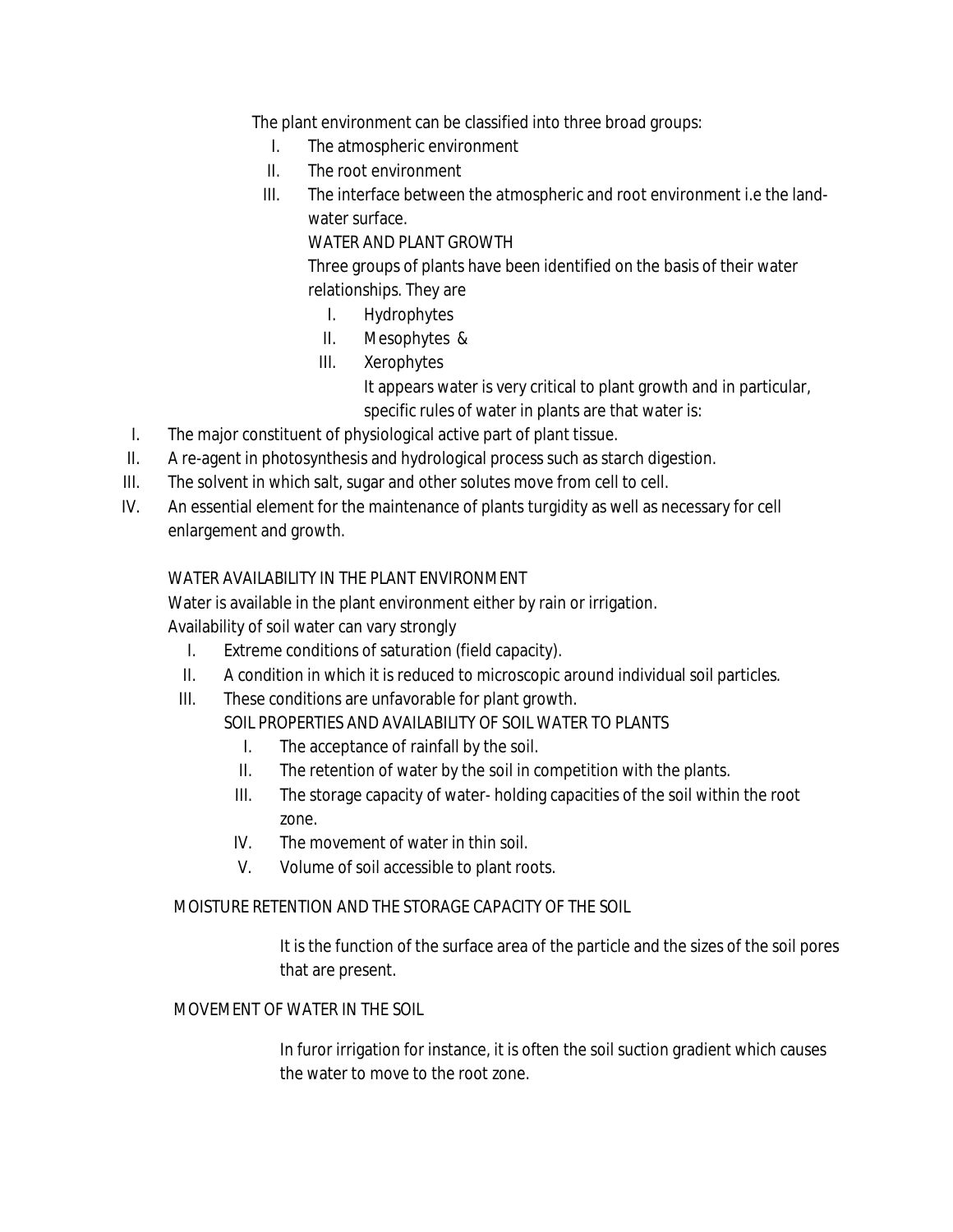### EVAPOTRANSPIRATION AND GROWTH

Evapotranspiration is the combination of evaporation and transpiration. Evaporation is the defined as the loss of water from either soil or water as it changes from liquid to vapour state in the air, when life vegetation is involve then an extra process known as transpiration contributes to a further water loss

#### EVAPORATION MEASUREMENT

The high evaporative demand in the tropics and importance of water resources make accurate assessment of the potential of an area, lengths of growing season, periods of excess, deficit and irrigation needs. In meteorological observations, the actual evaporation from a given water or soil surface is faced with many problems. The problems arise from the complex set of factors influencing evaporation rates. These variables include additions by precipitations, stream flow, ground water and losses by runoff and sea page. In tropics, sparse meteorological networks, manpower and financial limitations increase the problem.

#### METHODS OF ASSESSMENT

- I. Direct measurement using evaporation pans, atmometers and lysimeters.
- II. Indirect assessment using meteorological formulae such as
	- a) Aerodynamic methods
	- b) Energy budget methods
	- c) Combination methods involving a & b above
	- d) Empirical formulae
- III. Moisture/water budget methods.

### INSTALLATION OF THE LYSIMETER

First, the lysimeter should be fairly large and deep to reduce the boundary effect and avoid restricting root development.

Secondly, the physical conditions within the lysimeter must be comparable to those outside.

Thirdly, a lysimeter will not be representative of the surrounding area.

Fourthly, each lysimeter should have a "guard ring" area around it maintained under the same crop and moisture conditions in order to minimize clothesline effect. The guard ring may be more than 12 acres.